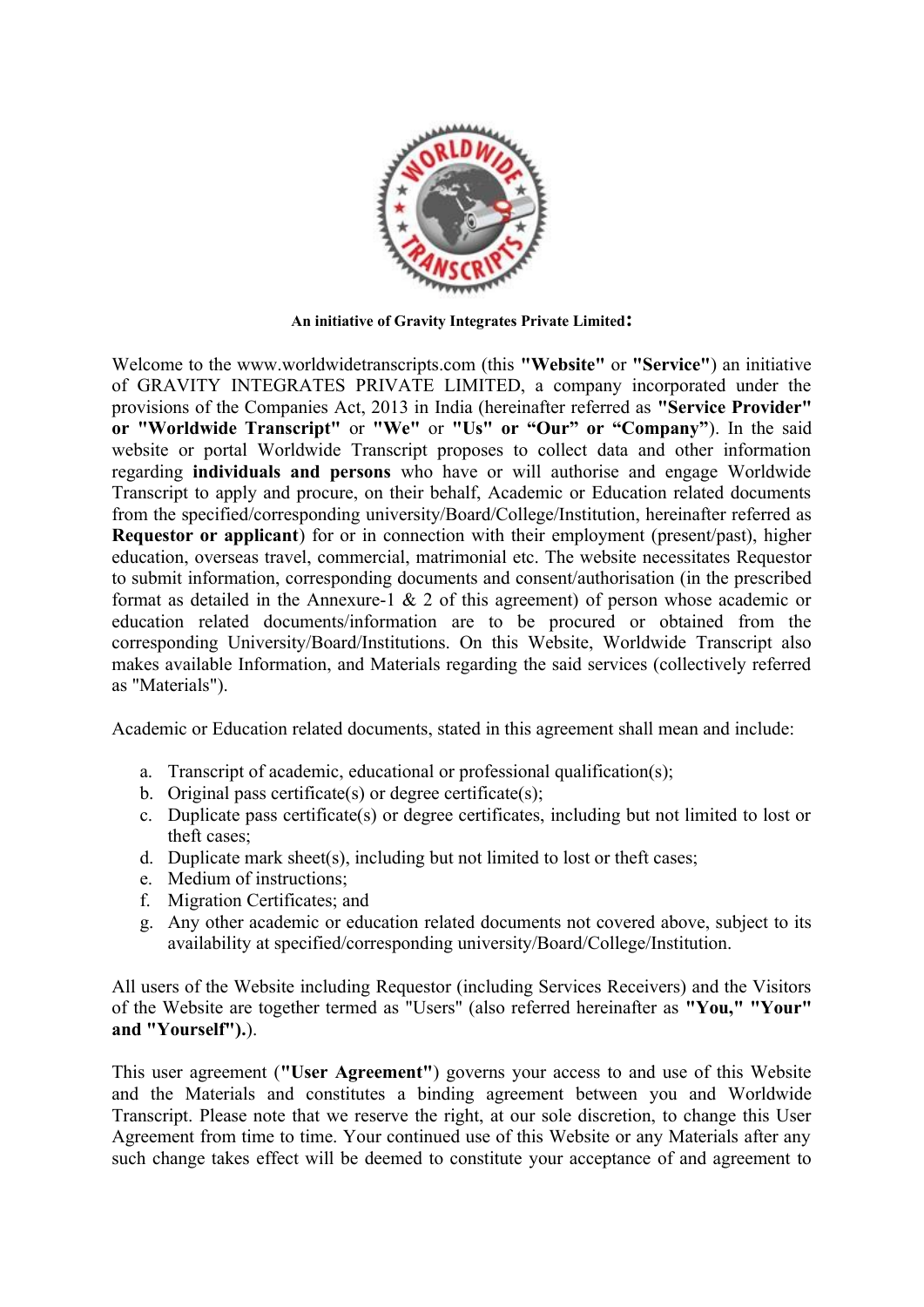the new User Agreement. By paying partially or fully against the quotation amount you agree with the T&Cs listed under the User Agreement.

PLEASE READ THIS USER AGREEMENT CAREFULLY BEFORE ACCESSING, USING OR BROWSING THIS WEBSITE OR ANY WEBSITE MATERIALS. BY CLICKING ON "I AGREE," OR BY ACCESSING, USING OR BROWSING www.worldwidetranscripts.com OR ANY WEBSITE MATERIALS, YOU, ON BEHALF OF YOURSELF OR YOUR ENTITY, AS APPLICABLE, ACKNOWLEDGE AND CONFIRM THAT:

- A. YOU HAVE READ AND UNDERSTOOD ALL OF THE TERMS AND CONDITIONS OF THIS USER AGREEMENT;
- B. YOU OR YOUR ENTITY, AS APPLICABLE, AGREE TO BE BOUND BY ALL OF THE TERMS AND CONDITIONS OF THIS USER AGREEMENT AND ACKNOWLEDGE THAT THIS USER AGREEMENT IS THE LEGAL EQUIVALENT OF A SIGNED, WRITTEN CONTRACT BETWEEN WORLDWIDE TRANSCRIPT AND YOU OR YOUR ENTITY, AS APPLICABLE; AND
- C. IF ACCESSING, USING OR BROWSING THIS WEBSITE ON BEHALF OF AN ENTITY, YOU HAVE FULL AUTHORITY TO BIND YOUR ENTITY TO ALL OF THE TERMS AND CONDITIONS OF THIS USER AGREEMENT. IF YOU OR YOUR ENTITY, AS APPLICABLE, ARE NOT WILLING TO BE BOUND BY ALL OF THE TERMS AND CONDITIONS OF THIS AGREEMENT, INCLUDING WITHOUT LIMITATION THE PRECEDING ACKNOWLEDGEMENT AND AGREEMENT, DO NOT SELECT THE 'I AGREE' BUTTON ASSOCIATED WITH THIS USER AGREEMENT AND DO NOT ACCESS, USE OR BROWSE OUR WEBSITE; WORLDWIDE TRANSCRIPT DOES NOT AND WILL NOT GRANT YOU ANY RIGHT OR LICENSE TO ACCESS, USE OR BROWSE THIS WEBSITE OR THE MATERIALS.
- D. THE AGREEMENT IS PUBLISHED IN COMPLIANCE OF, AND IS GOVERNED BY THE PROVISIONS OF THE INDIAN LAW, INCLUDING BUT NOT LIMITED TO:
	- a. THE INDIAN CONTRACT ACT, 1872
	- b. THE (INDIAN) INFORMATION TECHNOLOGY ACT, 2000
	- c. THE RULES, REGULATIONS, GUIDELINES AND CLARIFICATIONS FRAMED THEREUNDER, INCLUDING THE (INDIAN) INFORMATION TECHNLOGY (REASONABLE SECURITY PRACTICES AND PROCEDURES AND SENSITIVE PERSONAL INFORMATION) RULES, 2011 ("SPI RULES"), AND THE (INDIAN) INFORMATION TECHNOLOGY (INTERMEDIARIES GUIDELINES) RULES, 2011 ("IG RULES").

### 1. **No Recommendations or Advice**

This Website is neither a referral service and does not recommend or endorse any particular individual or its credentials or academic or professional qualifications. Rather, Website is only an intermediary that offers its services to apply and get the "Academic or Education related documents" to the requestor or its designated agencies/institutions. We do not offer advice regarding the quality or suitability of any particular individual. The transcripts and corresponding documents are provided on an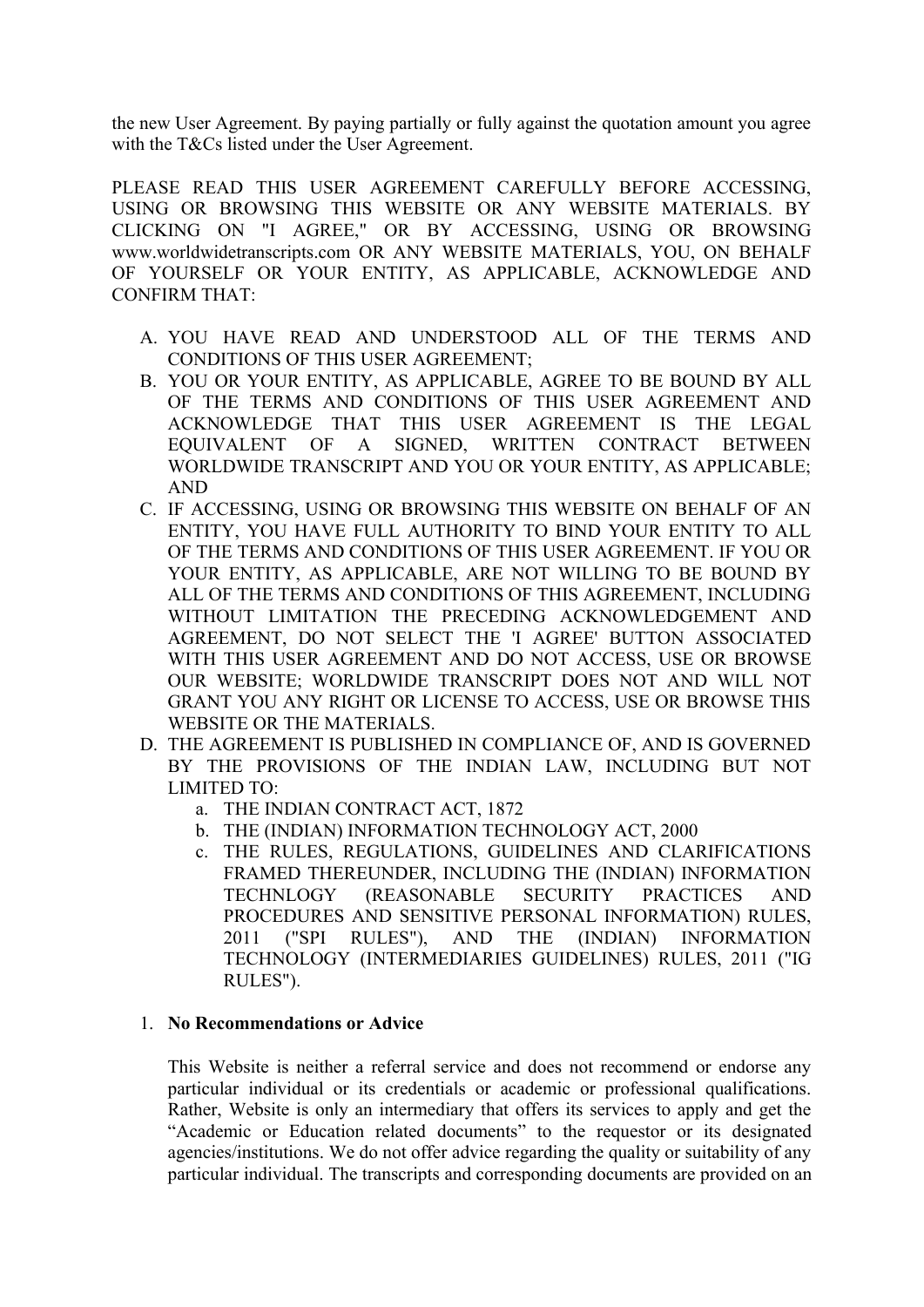as is basis (as received from the concerned source university/Board/College/Instruction). Worldwide Transcript shall not be liable for accuracy or completeness or suitability or conclusiveness of the certificate, information or documents or transcripts etc. provided by the said source university/Board/College/Instruction.

The Requestor assumes all responsibility in connection with providing information required in the candidate declaration form on or through Website. Worldwide Transcript and its licensors, suppliers, partners and affiliates (collectively, the "Affiliates"), and the directors, officers, agents, and representatives of each, assume no (and hereby disclaims all) responsibility or liability of any kind, for any advice, opinion or services to be rendered by any Individual, or for any malpractice claims and other claims that may arise directly or indirectly from any such advice, opinion or services.

# 2. **License**

Upon clicking "I Accept", Worldwide Transcript grants you a revocable, nonexclusive, non-transferable, limited license to access and view this Website and the Materials, and to copy, download, store and/or print only a single copy of any Materials, solely for your non-commercial, personal use and not for resale or distribution to anyone else. With respect to any permitted copy of the Materials, you will reproduce and include all copyright, confidentiality and other proprietary notices included in such Materials on any other such copy. All rights not expressly granted to you herein are reserved by Worldwide Transcript; there are no implied licenses under this Agreement. The license granted to you in this User Agreement is expressly conditioned on your continued compliance with this User Agreement. Please note that Worldwide Transcript, in its sole discretion, may change this User Agreement from time to time and your continued use of this Website or any Materials after any such change takes effect will be deemed to constitute your acceptance of the agreement to the changed User Agreement.

### 3. **Ownership**

As between you and Worldwide Transcript, all right, title and interest in and to the Website together with all Intellectual Property Rights (hereinafter referred as IPRs) embodied therein, are the property of Worldwide Transcript or Worldwide Transcript's Affiliates. The Website and Materials are protected by law, including but not limited to India. Worldwide Transcript does not claim any rights in unaltered government data, if any available on this website.

You agree not to engage in any activity that would constitute Copyright/Trademark/IPR infringement with respect to this Website, Materials and Methodology. You acknowledge that Worldwide Transcript's selected, compiled, arranged and adjusted data and information regarding Worldwide Transcript are original compilations by Worldwide Transcript. You may not reproduce, create derivative works of, distribute, publicly perform or publicly display the Materials or any portion thereof without Worldwide Transcript's prior written consent. By way of illustration but not limitation, except as expressly permitted in this User Agreement or otherwise permitted by us in writing, you may not, directly or indirectly, transmit,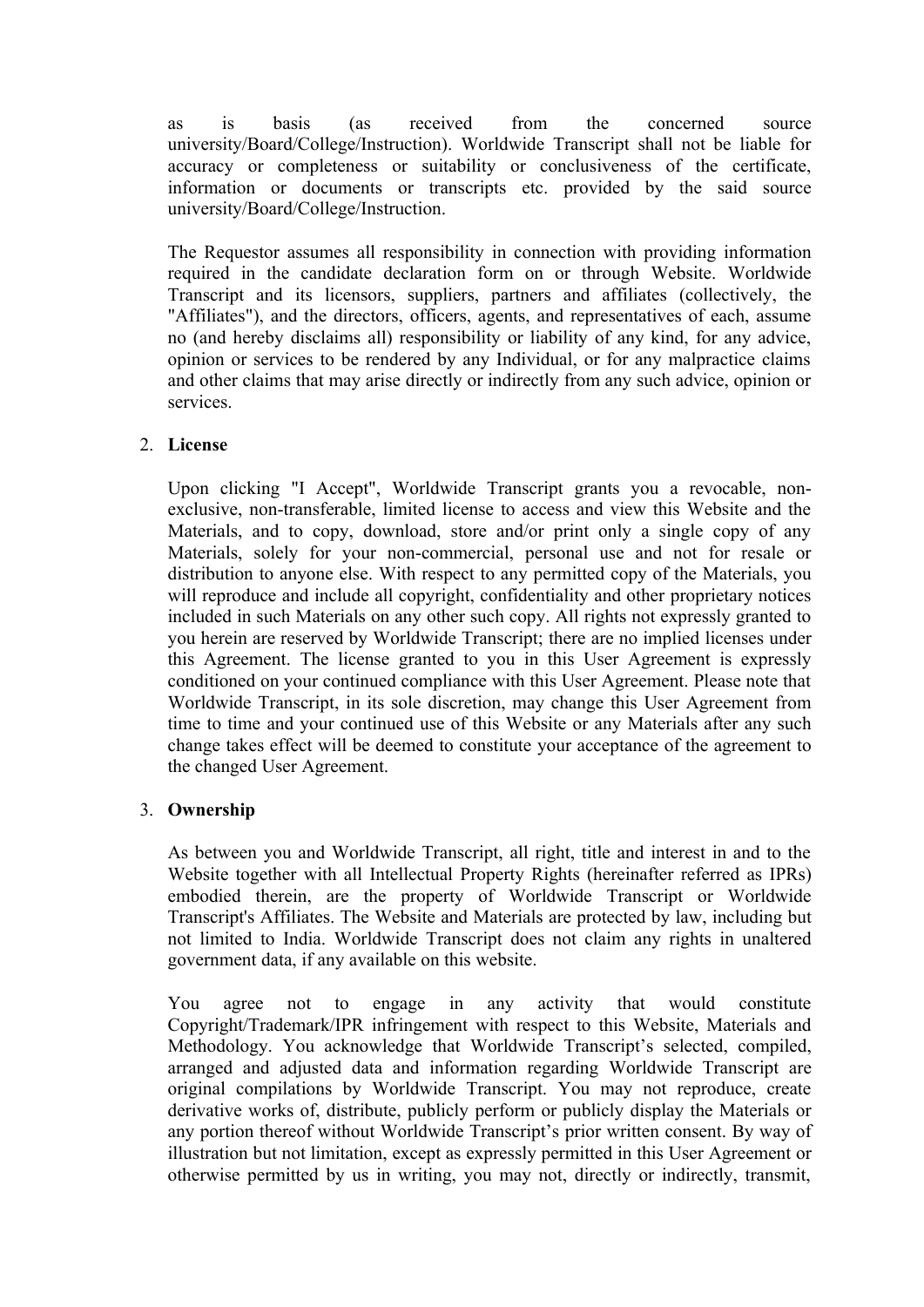download, upload, post, sell, rent, license, transfer, disclose, mirror, frame, reverse engineer, decompile, disassemble, or use any aspect of this Website or any Materials, in whole or in part, in any form or by any means.

Further, you agree not to engage in any activity that would constitute unfair competition or trademark infringement in connection with the Website, Materials. You acknowledge that Worldwide Transcript www.worldwidetranscripts.com, (collectively, "Marks" or "Word Mark") are service marks and trademarks of Worldwide Transcript. You acknowledge that Worldwide Transcript actively and extensively uses and promotes the Marks and that there is substantial goodwill associated with the Marks. You agree not to cite (orally, in writing or otherwise), reproduce or re-publish Marks in any manner likely to deceive or cause confusion in the marketplace.

Please be aware that we actively and aggressively enforce our intellectual property rights to the fullest extent of the law. Please send an e-mail info@worldwidetranscripts.com to receive additional information, if required.

# 4. **Password Maintenance and Responsibility**

If you wish to access certain areas of this Website or the Materials available on or through certain areas of this Website, you must choose a password during your completion of this Website's registration process. By registering, you represent, warrant and covenant that: (a) you are at least 18 years of age; (b) you are using your actual identity; (c) you have provided only true, accurate, current and complete information about yourself during the registration process; and (d) you will maintain and promptly update the information that you provide to keep it true, accurate, current and complete. (e) To subscribe for the communications between you and any other person using our Services, which include email communications, Short Massaging Service updates, Telephone Calls, Blog, Chat Room and Discussion Board Communications, Instant Message Communications, experts forum communications, membership of mailing lists etc. You may update your information at any time by logging into the Website and clicking on "Account Log In."

By logging onto this Website using any password, you represent, warrant and covenant that you are authorized to use such password and to engage in the activities that you conduct there under. You are solely responsible for the confidentiality and use of your password, as well as for any activities conducted on or through this Website using your password. If you wish to cancel a password, or if you become aware of any loss, theft or unauthorized use of a password, please notify us immediately. We reserve the right to delete or change any password at any time and for any reason.

### 5. **Term and Termination**

This User Agreement will take effect at the time you click "I Agree" or access, use or browse this Website or any Materials. We reserve the right, at any time and for any reason, without notice to you: (a) to deny you access to this Website, the Materials or any portion thereof; (b) to change, remove or discontinue the Website or any portion thereof, or any of the Materials or services available on or through this Website; or (c)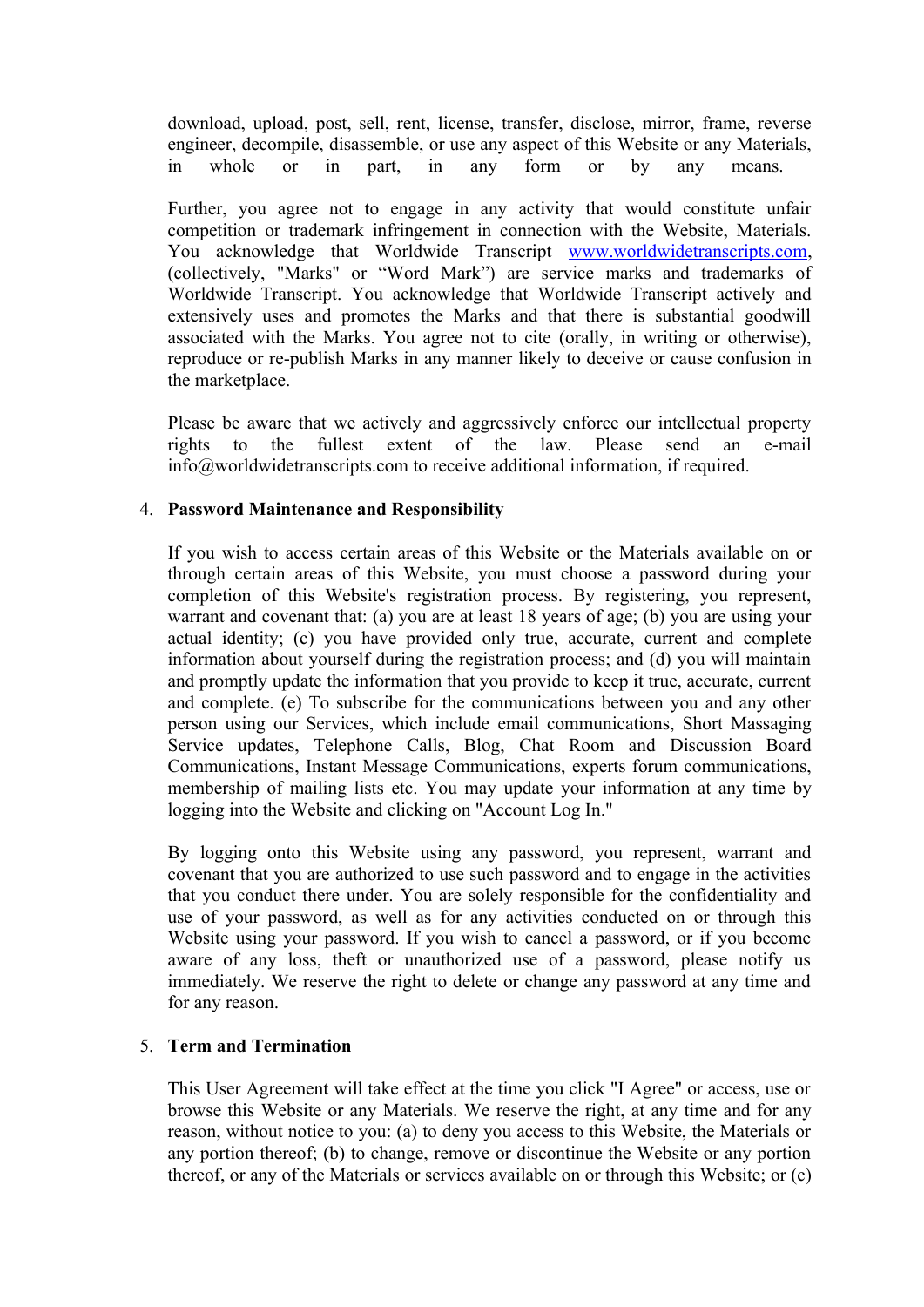to terminate this User Agreement. Upon termination of this User Agreement, all licenses granted to you under this User Agreement immediately and automatically terminate and you may no longer access, browse or otherwise use this Website, the Materials or any portion thereof.

# 6. **Our Privacy Policy**

We consider the protection of our user's personal data to be important. Therefore, we have adopted a Privacy Policy outlining our personal data collection and use practices. Please refer to it for details about how we collect and use personal information from users of this Website. By agreeing to the terms of this User Agreement, you are automatically agreeing to our Privacy Policy, which is incorporated herein.

# 7. **Links to Other Websites**

This Website may contain links to other Websites on the World Wide Web for the convenience of our users. These other Websites have not been reviewed by us and are maintained by third parties over which we exercise no control. Accordingly, we expressly disclaim any responsibility for the content, policies and practices of these other Websites and for the availability, accuracy, reliability, completeness, currency, quality, performance or suitability of the information, products and services available or advertised on or through these other Websites. Moreover, these links do not imply, directly or indirectly, our endorsement of or affiliation with any other Website or Website owner, or any information, products or services provided by any third party. When leaving this Website, you should be aware that our terms and policies may no longer govern, and, therefore, you should review the applicable terms and policies of each linked Website.

# 8. **Third Party Content and Privacy Information Delivered to Third Parties**

Some of the Materials are provided by independent information providers ("IIPs"). We make no representations with respect to, nor do we guarantee or endorse the availability, accuracy, reliability, completeness, currency, quality, performance, suitability, or correct sequencing of any information, materials or other content provided by any of the IIPs. We do not endorse, oppose or edit any opinion or analysis expressed by any of the IIPs. We assume no responsibility or liability for any information, materials or other content provided by any of the IIPs. Moreover, any private information you deliver to third parties accessed through a link at the Website will be held subject to the privacy policies of that third party, and not Worldwide Transcript.

The use of the Website by any entity or individual to verify the credentials of Individual is prohibited. We render limited services as per the assignment and do not offer any detective or credit worthiness information.

# 9. **Submissions - Rules and Permission to Use**

Any and all materials (other than information given in connection with registration, which shall be treated as set forth in other provisions of this User Agreement),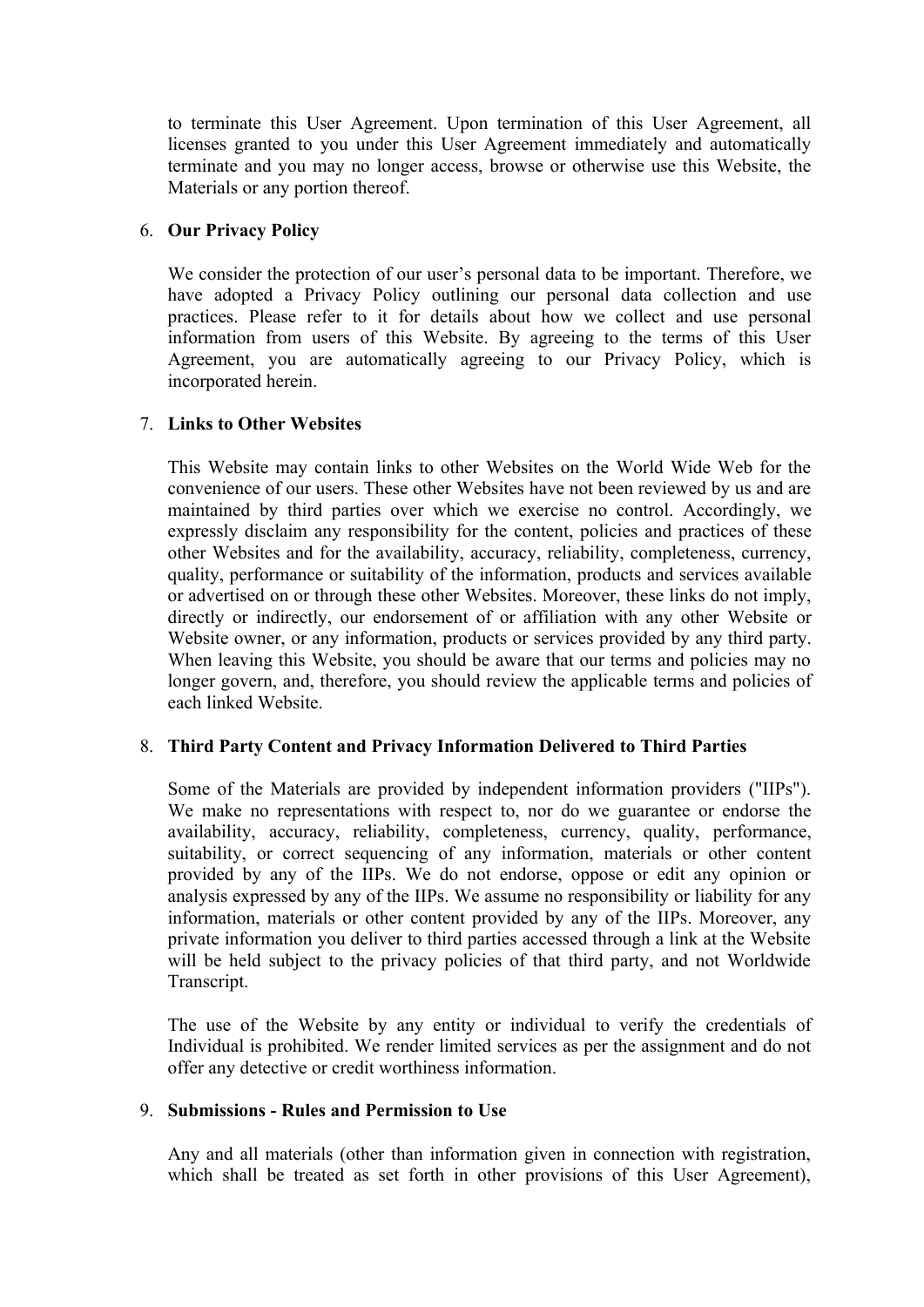including suggestions, feedback, ideas, concepts, comments, illustrations and other materials that you disclose or offer to us on or in connection with this Website or any Materials ("Submissions") are submitted by you without any restrictions or expectation of confidentiality. You hereby assign to us without additional consideration or further obligation, all rights now known or hereafter existing to use, allow others to use, or assign the right to use, the Submissions. You further agree that your Submissions may be used without restriction for any purpose whatsoever, commercial or otherwise, without compensation to you, including the right to use, reproduce, modify, adapt, publish, transmit, publicly perform or display, translate, create derivative works from, or otherwise communicate to the public the Submissions on this Website or elsewhere by us, our assigns or others we have allowed to use your Submissions. You will not assert any proprietary right or moral right of any kind with respect to any Submissions.

# **You represent and warrant to Worldwide Transcript that:**

- a. you own, or are otherwise lawfully authorized to use, all Submissions and portions thereof that you transmit to or through this Website;
- b. any Submissions submitted by you will not contain any of the following material (the "Proscribed Material"):
	- material that is false, factually inaccurate or misleading;
	- material that is defamatory, libellous, deceptive or fraudulent;
	- material that violates any Indian or Foreign Law, as may be applicable;
	- material that discriminates against, ridicules, harasses or disparages an individual or group for any reason, or on the basis of race, religion, national origin, gender, sexual orientation, marital status, age, disability or any other status that Worldwide Transcript deems inappropriate for the Website;
	- material that violates any person's privacy right;
	- material that infringes or violates any person's copyright, trademark or other intellectual property right;
	- material that is obscene or derogatory; and
	- material that promotes violence, firearms, ammunition or weapons designed to inflict serious bodily harm;
- c. material that Worldwide Transcript deems, in its sole discretion, objectionable or inappropriate for the Website; and Worldwide Transcript's use of any Submission, as permitted under this User Agreement, does not and will not violate any Indian or Foreign Law, including without limitation any law related to advertising or testimonials, any law concerning defamation, libel and privacy, and any copyright, trademark or other intellectual property law, and will not cause injury to any person or entity.

# 10. **Confidentiality on the Internet**

Use of the Internet is solely at your own risk and is subject to all applicable local, state, national, and international laws and regulations. While we have endeavoured to create a secure and reliable Website, please be advised that the confidentiality of any communication or material transmitted to us over the Internet cannot be guaranteed. Consequently, neither we nor our affiliates are responsible for the security of any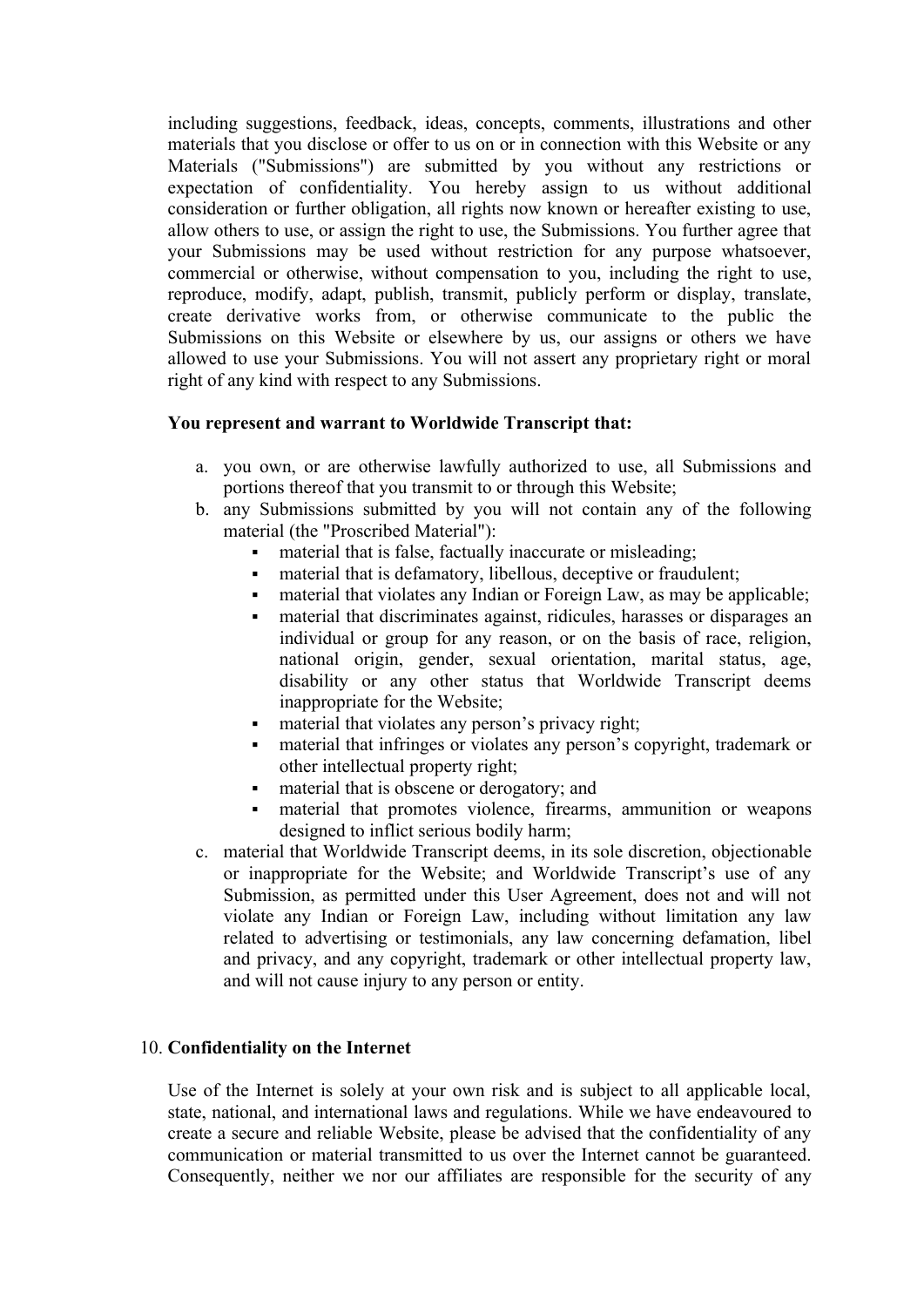information transmitted via the Internet, the accuracy of the information contained on this Website, or for the consequences of any reliance on such information. You must make your own determination as to these matters.

# 11. **Electronic Communications with Worldwide Transcript**

Should you elect to send or receive e-mail communications of any kind to or from Worldwide Transcript, you represent and warrant to Worldwide Transcript that your e-mail service has appropriate and adequate security systems necessary to prevent unauthorized access to outbound or inbound e-mail transmissions. You further agree that the content (including any Materials) in any e-mail or other electronic communication including but not limited to the communications between you and any other person using our Services, which include email communications, Short Massaging Service updates, Telephone Calls, Blog, Chat Room and Discussion Board Communications, Instant Message Communications, experts forum communications, mail communications, membership of mailing lists etc. You receive from Worldwide Transcript is subject to the provisions of this User Agreement.

# 12. **Website Monitoring**

We reserve the right to view, monitor and record activity on this Website without notice to or permission from you. We may disclose any records, electronic communications, information, materials or other content of any kind: (a) if we believe in good faith that applicable law, regulation or legal process requires it; (b) if such disclosure is necessary or appropriate to operate this Website; or (c) to protect our rights or property or the rights or property of our users and business partners. However, we are not responsible for screening, policing, editing or monitoring this Website.

We are committed to complying with all applicable Indian and Foreign Laws and expect all Users of this Website to comply with all applicable laws as well. Using this Website to transmit any Proscribed Materials is expressly prohibited under the User Agreement.

If it comes to our attention, we discover or we are notified of an allegation that this Website or a Submission contains any Proscribed Materials, then we may, but have no obligation to, investigate the allegation and determine in our sole discretion whether to remove or request the removal of the same from this Website. Notices to us regarding any alleged violation of this User Agreement or copyright infringement on this Website should be directed to Worldwide Transcript at the following e-mail address: info@worldwidetranscripts.com.

# 13. **Events Beyond Our Control**

You absolve and release us and our affiliates from any claim of harm resulting from any cause(s) over which we or they do not have direct control, including, but not limited to, failure of electronic or mechanical equipment or communication lines, telephone or other interconnect problems, computer viruses or other damaging code or data, unauthorized access, theft, operator errors, severe weather, earthquakes, natural disasters, strikes or other labour problems, wars, lockout or governmental restrictions,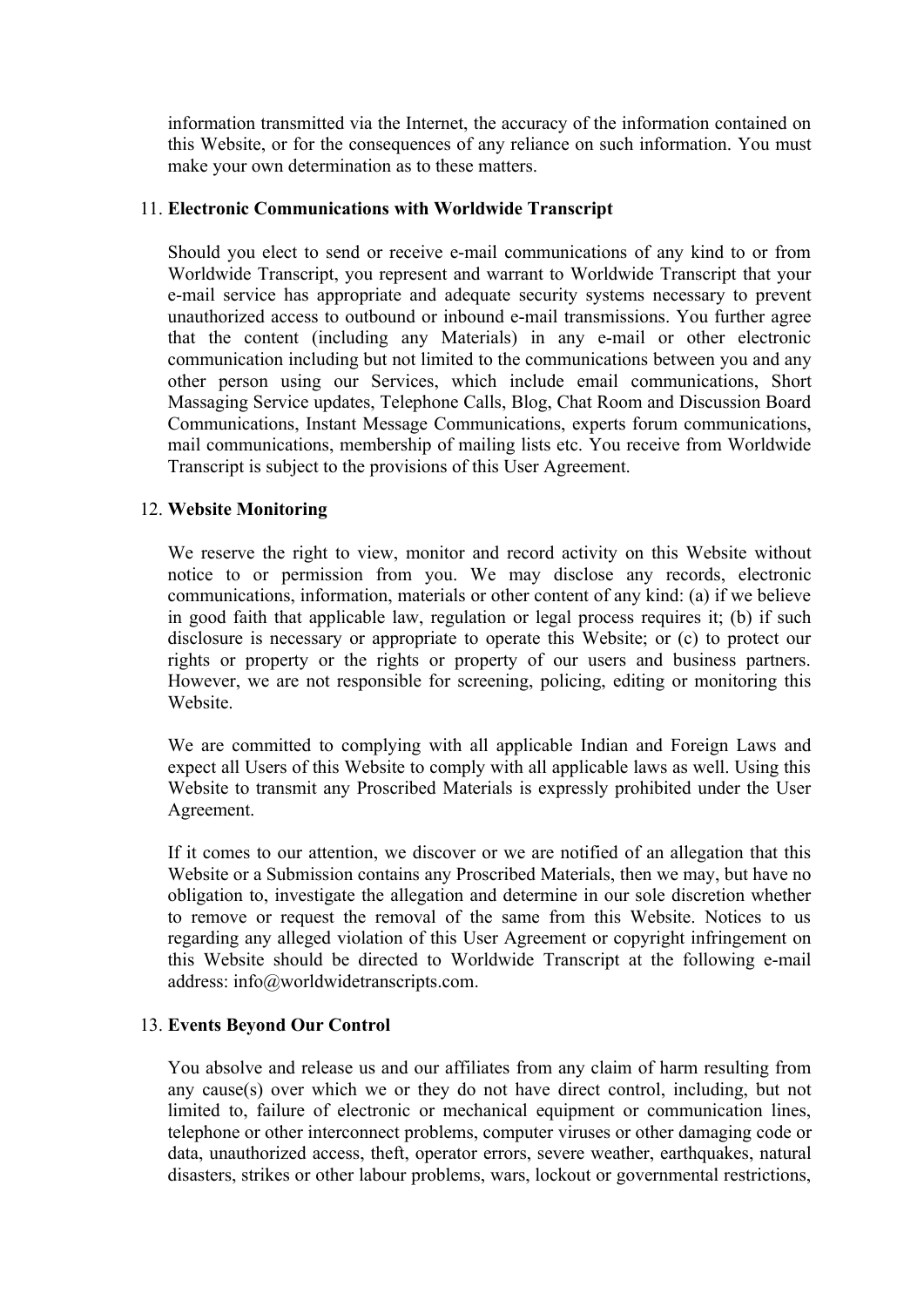and disclosure of your private information that you have provided to third parties through links on our Website.

### 14. **Disclaimers**

THIS WEBSITE AND THE MATERIALS ARE PROVIDED ON AN "AS IS" AND "AS AVAILABLE" BASIS, AND ARE INTENDED FOR INFORMATIONAL PURPOSES ONLY. WHILE WE ENDEAVOR TO PROVIDE THE MOST ACCURATE, UP TO DATE INFORMATION AVAILABLE ON THIS WEBSITE, THE WEBSITE MATERIALS MAY CONTAIN TECHNICAL OR OTHER INACCURACIES OR TYPOGRAPHICAL ERRORS, AND MAY BE CHANGED OR UPDATED WITHOUT NOTICE.

TO THE FULLEST EXTENT PERMISSIBLE PURSUANT TO APPLICABLE LAW, WE DISCLAIM ALL WARRANTIES OF ANY KIND, EITHER EXPRESS OR IMPLIED, INCLUDING, BUT NOT LIMITED TO: (A) ANY WARRANTIES CONCERNING THE AVAILABILITY, ACCURACY, RELIABILITY, COMPLETENESS, CURRENCY, QUALITY, PERFORMANCE OR SUITABILITY OF THIS WEBSITE, THE WEBSITE MATERIALS, OR ANY PRODUCTS, SERVICES OR RESULTS OBTAINED ON OR THROUGH THIS WEBSITE; AND (B) ANY IMPLIED WARRANTIES OF TITLE, NON-INFRINGEMENT, MERCHANTABILITY OR FITNESS FOR A PARTICULAR PURPOSE. WE MAKE NO REPRESENTATIONS OR WARRANTIES OF ANY KIND, EXPRESS OR IMPLIED, THAT THIS WEBSITE OR ANY WEBSITE MATERIALS WILL ASSIST YOU IN IDENTIFYING A SUITABLE SERVICE PROVIDER OR FOR ANY OTHER PURPOSE. WE DO NOT REPRESENT OR WARRANT THAT THIS WEBSITE WILL BE UNINTERRUPTED, ERROR-FREE, OR FREE OF VIRUSES OR OTHER HARMFUL COMPONENTS, OR THAT DEFECTS, IF ANY, WILL BE CORRECTED. YOU EXPRESSLY AGREE THAT YOUR USE OF THIS WEBSITE AND THE WEBSITE MATERIALS IS ENTIRELY AT YOUR OWN RISK.

### **Limitations of Liability**

NEITHER WE NOR OUR AFFILIATES WILL BE LIABLE FOR ANY DAMAGES RESULTING FROM YOUR USE OF, OR RELIANCE UPON, THIS WEBSITE, ANY MATERIALS, OR ANY PRODUCTS OR SERVICES OBTAINED ON OR THROUGH THIS WEBSITE. IN THE EVENT OF ANY PROBLEM WITH THIS WEBSITE, ANY WEBSITE MATERIALS, OR ANY PRODUCTS OR SERVICES OBTAINED ON OR THROUGH THIS WEBSITE, YOUR SOLE REMEDY IS TO CEASE USING SUCH ITEM/SERVICE(S).

UNDER NO CIRCUMSTANCES WILL WE OR OUR AFFILIATES, OR ANY OF OUR OR THEIR RESPECTIVE DIRECTORS, OFFICERS, SHAREHOLDERS, PROPRIETORS, PARTNERS, EMPLOYEES, AGENTS, REPRESENTATIVES, SERVANTS, ATTORNEYS, PREDECESSORS, SUCCESSORS OR ASSIGNS, BE LIABLE FOR ANY INDIRECT, INCIDENTAL, SPECIAL, PUNITIVE, EXEMPLARY OR CONSEQUENTIAL DAMAGES (INCLUDING, BUT NOT LIMITED TO, LOST PROFITS AND DAMAGES THAT RESULT FROM INCONVENIENCE, DELAY, OR LOSS OF USE) ARISING OUT OF USE OF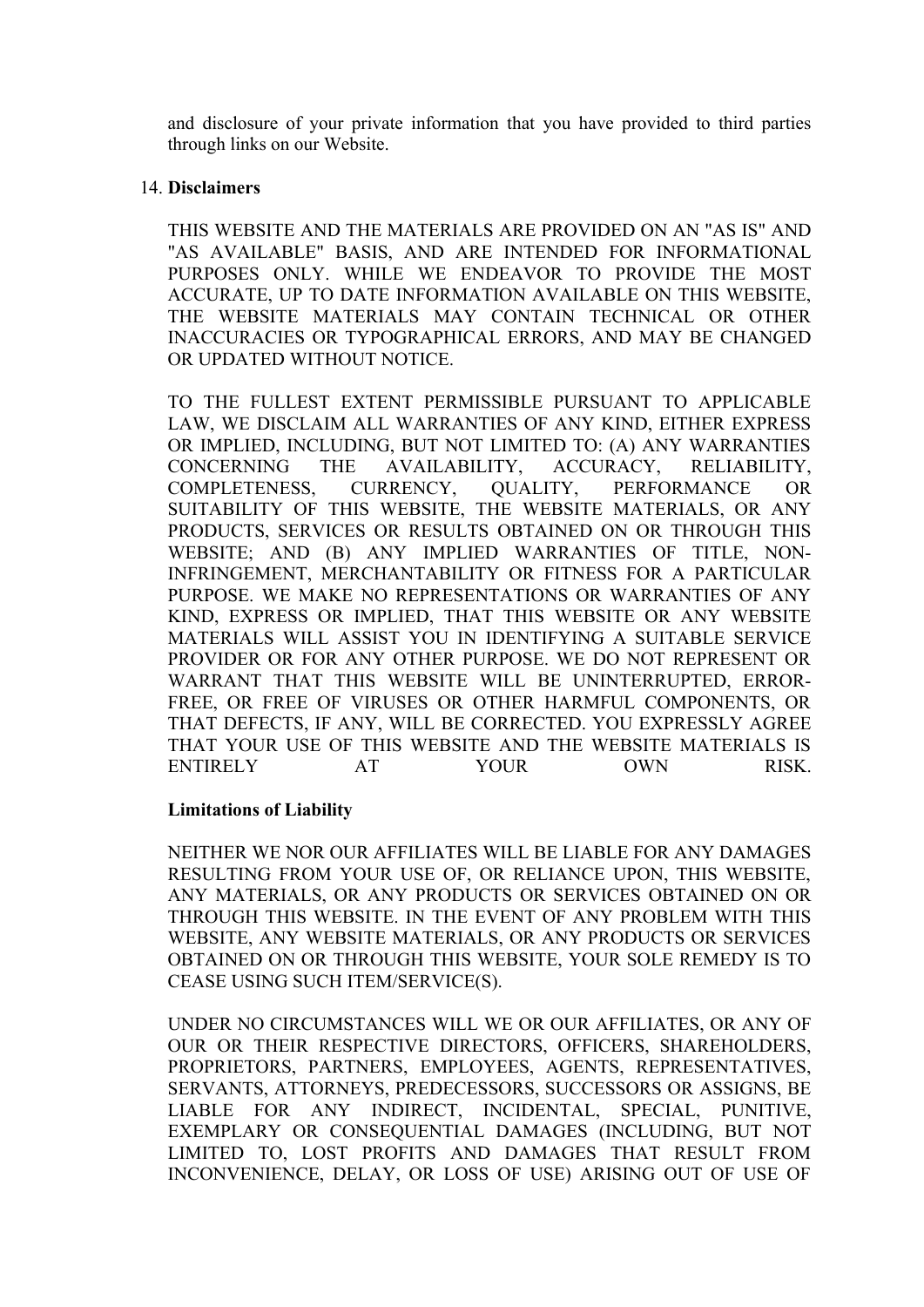THIS WEBSITE, ANY MATERIALS, ARRANGEMENTS MADE BASED ON INFORMATION OBTAINED ON OR THROUGH THIS WEBSITE, OR PRODUCTS OR SERVICES OBTAINED ON OR THROUGH THIS WEBSITE, EVEN IF WE OR THEY HAVE BEEN ADVISED OF THE POSSIBILITY OF SUCH DAMAGES.

WORLDWIDE TRANSCRIPT FURTHER DISOWNS LIABILITY TOWARDS ANY DAMAGES ARISING FROM INTERRUPTION, SUSPENSION OR TERMINATION OF THE WEB SITE, INCLUDING BUT NOT LIMITED TO DIRECT, INDIRECT, INCIDENTAL, SPECIAL, CONSEQUENTIAL OR EXEMPLARY DAMAGES, WHETHER SUCH INTERRUPTION, SUSPENSION OR TERMINATION WAS JUSTIFIED OR NOT, NEGLIGENT OR INTENTIONAL, INADVERTENT OR ADVERTENT AND IN NO EVENT SHALL BE LIABLE TO YOU FOR ANY DAMAGES, LOSSES AND CAUSES OF ACTION (WHETHER IN CONTRACT OR TORT, INCLUDING BUT NOT LIMITED TO, NEGLIGENCE) EXCEED THE AMOUNT PAID BY YOU, IF ANY, FOR ACCESSING THE WEB SITE OR FOR OBTAINING A POLICY OR SERVICE FROM THE WEBSITE, AS APPLICABLE.

FURTHER IN NO EVENT SHALL THE TOTAL AGGREGATE LIABILITY OF WORLDWIDE TRANSCRIPT TO A USER FOR ALL DAMAGES, LOSSES, AND CAUSES OF ACTION (WHETHER IN CONTRACT OR TORT, INCLUDING, BUT NOT LIMITED TO, NEGLIGENCE OR OTHERWISE) ARISING FROM THE TERMS AND CONDITIONS OR A USER'S USE OF THE WEBSITE EXCEED, IN THE AGGREGATE RS. 1000.

IF ANY PORTION OF THIS SECTION IS HELD TO BE INVALID UNDER THE LAWS INFORCE IN INDIA, THE INVALIDITY OF SUCH PORTION SHALL NOT AFFECT THE VALIDITY OF THE REMAINING PORTIONS OF THE APPLICABLE SECTIONS.

FOR JURISDICTIONS WHICH DO NOT ALLOW THE EXCLUSION OR THE LIMITATION OF LIABILITY FOR CONSEQUENTIAL OR INCIDENTAL DAMAGES, IN SUCH JURISDICTIONS, OUR LIABILITY SHALL BE LIMITED TO THE MAXIMUM EXTENT PERMITTED BY LAW.

### 15. **Indemnity**

You will defend, indemnify, and hold harmless Worldwide Transcript and our Affiliates, and our and their respective directors, officers, shareholders, proprietors, partners, employees, agents, representatives, servants, attorneys, predecessors, successors and assigns, from and against any and all claims, proceedings, damages, injuries, liabilities, losses, costs and expenses (including reasonable attorneys' fees and litigation expenses), relating to or arising from (a) your use of this Website, any Materials, or any products or services obtained on or through this Website, (b) any arrangements you make based on information obtained on or through this Website or (c) any breach by you of this User Agreement or non-performance of any representation, warranty, covenant or agreement made or obligation to be performed by you pursuant to this agreement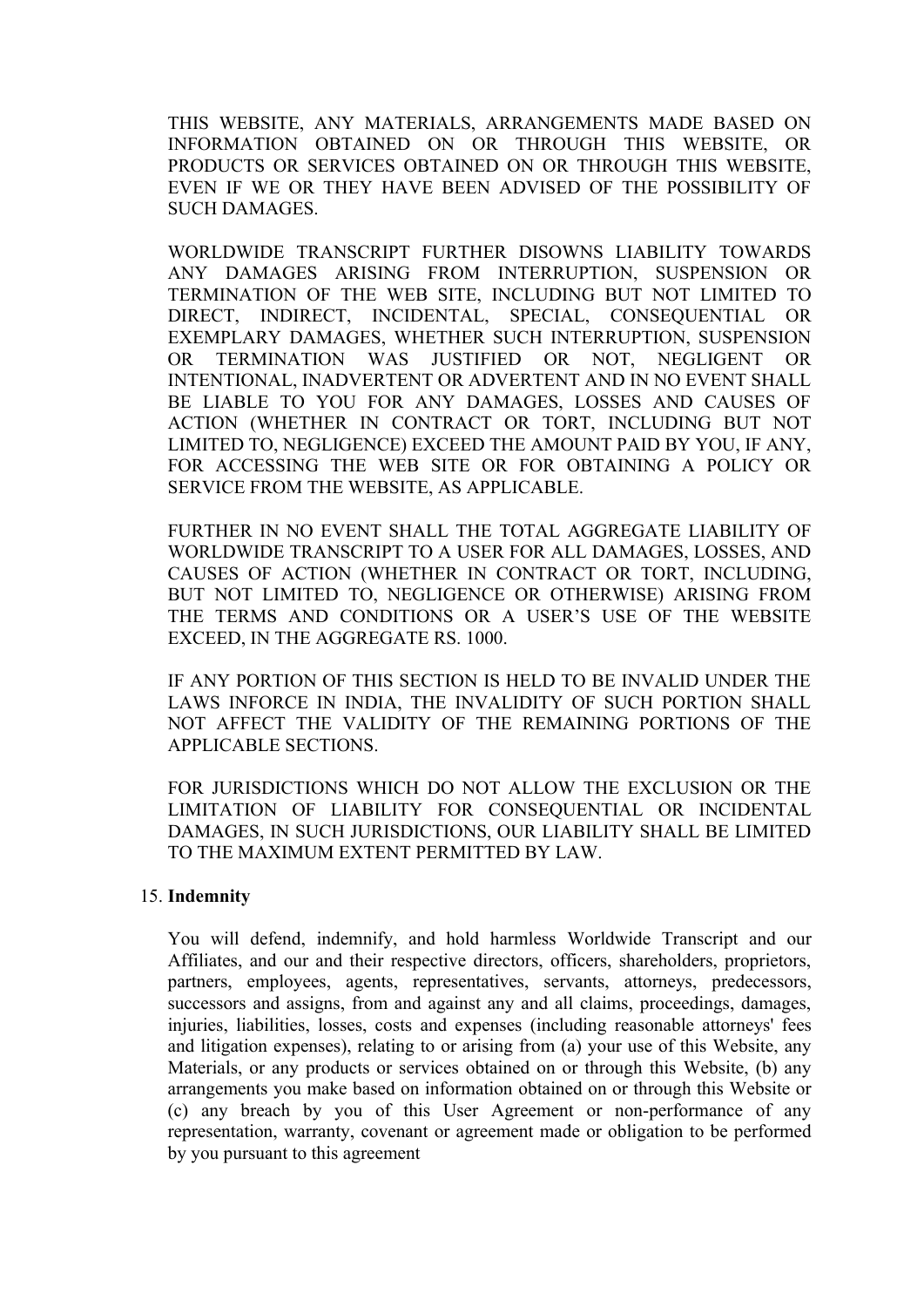#### 16. **Governing Law and Selection of Venue**

Regardless of the jurisdiction in which you work or reside, this User Agreement is made in the State of Chhattisgarh, and will be construed and enforced in accordance with Indian law (without regard to its provisions governing conflicts of law), as applied to agreements entered into and completely performed in India.

ANY ACTION ARISING OUT OF THE CONTENT OF THIS WEBSITE, YOUR USE OF THE MATERIALS OR YOUR UNAUTHORIZED CITATION, REPRODUCTION OR RE-PUBLICATION OF ANY SERVICE OR USE OF ANY MARKS, OR ANY ACTION TO ENFORCE THIS USER AGREEMENT WILL BE BROUGHT ONLY IN THE COURTS PRESIDING IN STATE OF CHHATTISGARH, INDIA, AND YOU EXPRESSLY AGREE TO BE SUBJECT TO THE JURISDICTION OF COURTS IN RAIPUR AND CHHATTISGARH. USE OF THIS WEBSITE IS LIMITED SOLELY TO PERSONS WHO AGREE TO RESOLVE ANY AND ALL DISPUTES PERTAINING TO THIS WEBSITE IN THE COURTS OF RAIPUR, AND SUCH AN AGREEMENT IS AN EXPRESS CONDITION TO USE OF THIS WEBSITE.

Any and all disputes arising out of or in connection with this Agreement shall be settled by Arbitration in accordance with the provisions of the Indian Arbitration Act, currently called the Arbitration and Conciliation Act, 1996 or any statutory amendments thereto. The Arbitral Tribunal shall consist of a Sole Arbitrator to be appointed by the Company. Where the provision for arbitration is invoked by the User, all expenses for such arbitration shall be borne by the User till the passing of the award by the Arbitrator. The Arbitrator shall determine the liability of the Company to pay costs for such arbitration based on the nature of the claim raised by the User (whether such claims are frivolous or otherwise), amount claimed, amount awarded and such other circumstances as the Arbitrator may consider reasonable. Where the provision for arbitration is invoked by the Company, the costs of the arbitration proceedings shall be borne equally by the Parties, subject to determination by the Arbitrator and recorded in the award. The venue of such arbitration shall be Raipur (City), CG (State), and India (Country). The Agreement shall be governed by the Laws of India. The procedure shall be governed by the provisions of the Arbitration and Conciliation Act, 1996.

This Website is controlled and operated by Worldwide Transcript from its offices within the India. We make no representation that this Website or the Materials are appropriate or available for use outside of the India. Those who choose to access this Website or the Materials from locations outside of the India will be responsible for compliance with applicable local laws.

### 17. **Notices; Contacting Worldwide Transcript**

All notices to you will be sent to the e-mail address that you provide to us when you register. Such notice will be deemed given one business day after the e-mail is sent. If you have any questions about this User Agreement, the Website or the Materials, or if you need to notify us, then contact us at info@worldwidetranscripts.com or at the following address: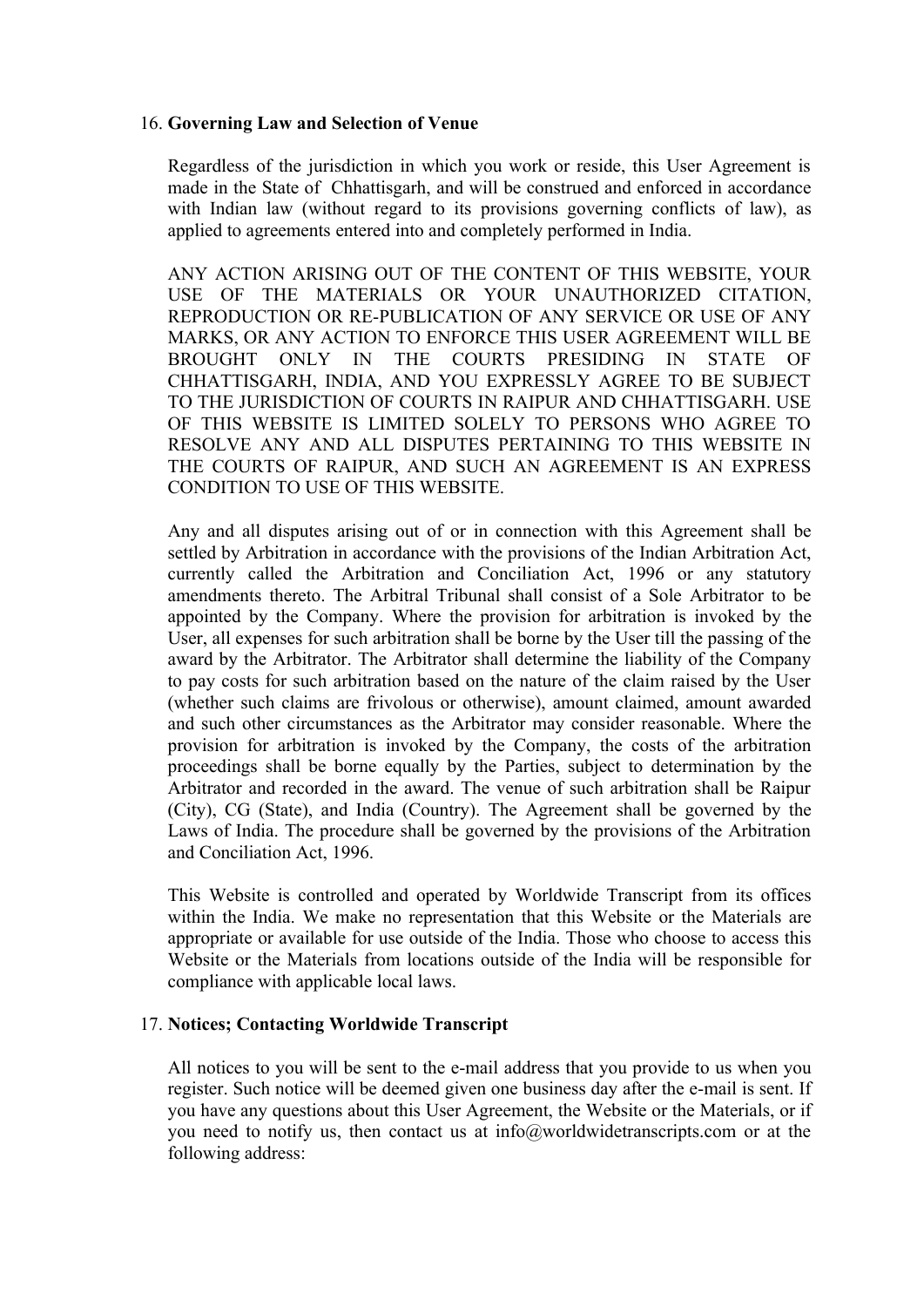# **GRAVITY INTEGRATES PRIVATE LIMITED**

**Registered Office:** Ward Number-28, Besides Kailash Kanta Clinic, Avanti Vihar, Sector-1, Raipur (Chhattisgarh), India-492001 **Email ID:** info@worldwidetranscripts.com **CIN Number:** U74999CT2016PTC007635

# 18. **Payment, Fees and Taxes:**

- a. The User agrees to pay upfront/advance all fees and charges applicable to User's use of Services and the User shall not circumvent the fee structure. The fee is dependent on the User Plan that User purchases and not on actual usage of the Services. If on account of any technical reasons, the fees collected by Worldwide Transcript is less than the actual charges/cost, the user agrees to pay such additional charges, as sought by Worldwide Transcripts. Such additional charges may be any amended fees by the university/school/institutions or any leftover processing cost or shipping charges etc.
- b. The refund of fees/payment collected by Worldwide Transcript, if any, shall be subject to the refund policy, stated in **Annexure 3** of this agreement. Worldwide Transcripts reserves the right to review its refund policy and make suitable amendments from time to time, without any notice to its clients.

The refund duly approved by Worldwide Transcript and eligible for payment, shall be released within 20-25 working days.

- c. Each User / member/ requestor is solely responsible for payment of all taxes, legal compliances, statutory registrations and reporting, wherever applicable. Worldwide Transcript shall be responsible for payment of taxes, applicable to it as per Indian Laws.
- d. The fees are to be paid online through the facility made on the Website. Third parties support and services are required to process online fee payment. Worldwide Transcript is not responsible for any loss or damage caused to user during this process as these third parties are beyond the control of Worldwide Transcript.
- e. All fees are exclusive of taxes. GST of 18.00% or such rate as may be prescribed/applicable, is levied on every purchase.
- f. Worldwide Transcript reserves the right to modify the fee structure, either by notice on the Website or through email to the authorized User (for in-process cases), which shall be considered as valid and agreed communication.
- g. In order to process the payments, Worldwide Transcript might require details of User's bank account, credit card number etc. Please check our privacy policy on www.worldwidetranscripts.com on how Worldwide Transcript uses the confidential information provided by Users.
- h. Payment processing services provided by our third-party payment processor are subject to its terms.

### 19. **Miscellaneous**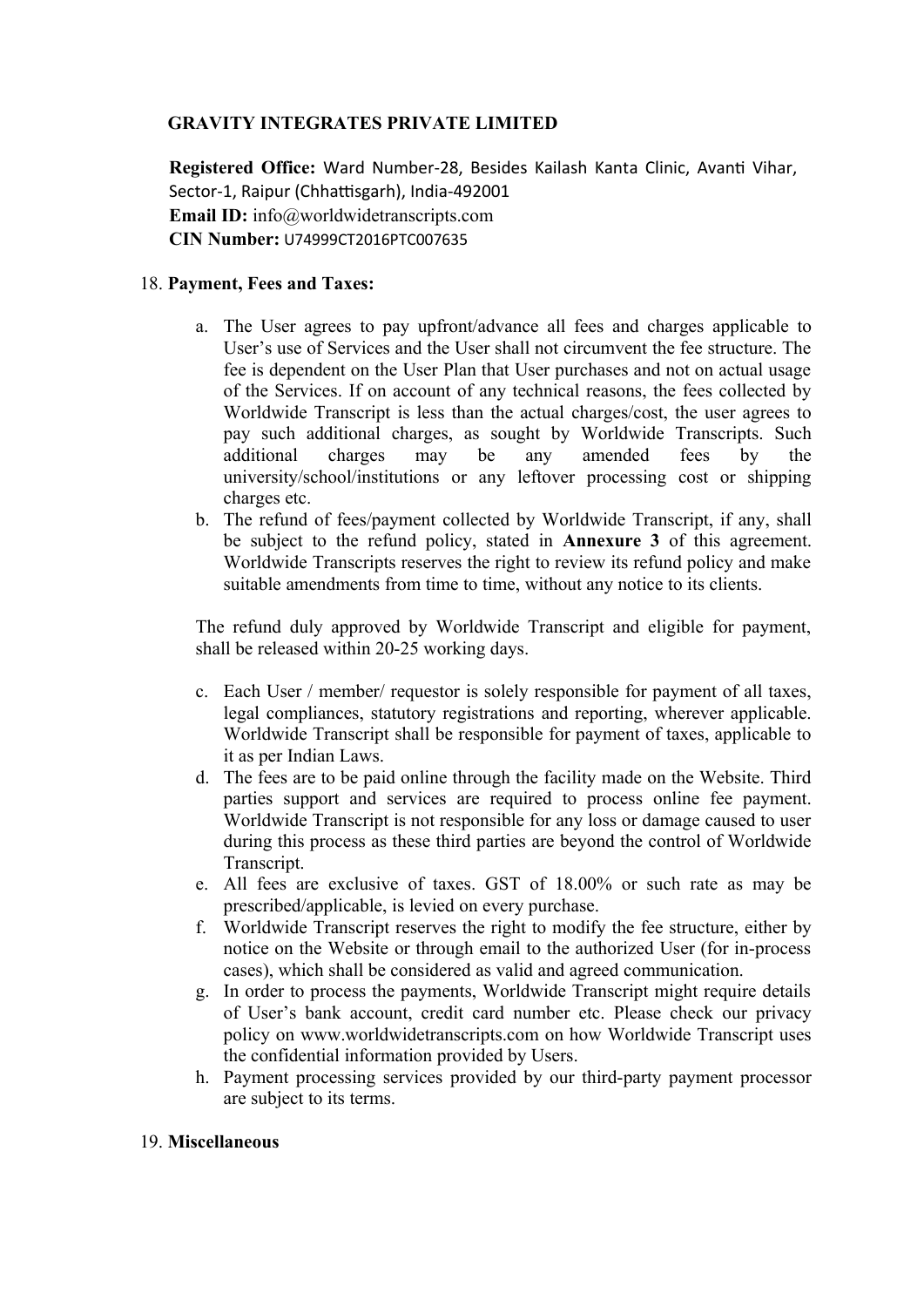The following provisions will survive the termination of this User Agreement: 1; 3; 6; 7; 8; 9; 10; 11; 12; 13; 14; 15; 16; 17; and 20. Failure to insist on strict performance of any provisions of this User Agreement will not operate as a waiver of any subsequent default or failure of performance. No waiver of any provision of this User Agreement will be valid unless in writing and acknowledged in writing or electronically by both parties. If any portion of this User Agreement is adjudged invalid or unenforceable by a court of competent jurisdiction, the remaining portions will remain valid, enforceable, and in effect, and the parties will promptly substitute for the invalid provision an enforceable provision which resembles the invalid provision as closely as possible in intent and economic effect. No joint venture, partnership, employment or agency relationship exists between you and Worldwide Transcript as a result of this User Agreement or your use of this Website or any Materials. This User Agreement including all annexures (bring integral part of the User Agreement) shall constitutes the entire agreement between you and Worldwide Transcript with respect to your use of this Website and the Materials, and supersedes any and all prior or contemporaneous proposals, agreements, or other communications relating to the Site and Services, whether written or oral. You acknowledge that, in providing you access to and use of this Website and the Materials, we have relied on your acceptance of this User Agreement.

### 20. **Other Service Level Terms and Conditions:**

- a. Worldwide Transcripts reserves all rights and discretion to accept/reject any cases/order without stating any reasons whatsoever
- b. Turnaround Time (TAT):Worldwide Transcript, upon receipt of payment and subject to successful first hand evaluation of the documents, shall initiate the application process within 30 working days and shall endeavour to follow-up and complete the process in coordination with respective University/Board/College/Institution within 15-120 working days from the date of acceptance of your service request. The aforesaid process timelines are to be used as a guideline only as Worldwide Transcript do not have any control over University/Board/college/Institution or their internal process/factors. The actual time for procuring the Academic or Education related documents shall depend upon the TAT or internal process time of the corresponding University/Board/Institution, where Worldwide Transcript do not have any control. Working days mean Monday to Friday, except holidays
- c. Upon submission of application with the concerned University/Board/college/Institution, in case the concerned University/Board/college/Institution, require corrections in any documents, in terms of name/marks or any other errors, identified by them during verification, the Worldwide Transcript shall inform the same to the requestor. Fur such cases, **the requestor can**:

(i) Intimate Worldwide Transcript and request for Stop Case, where Worldwide Transcript will not pursue further on the matter with the concerned University/Board/college/Institution, the refund if any, claimed by the requestor, shall be processed as per the refund policy of the Company; OR

(ii) Get the necessary corrections/rectification done at its end and provide the corrected documents post removal of identified errors to Worldwide Transcripts, within the timeline specified, if any, for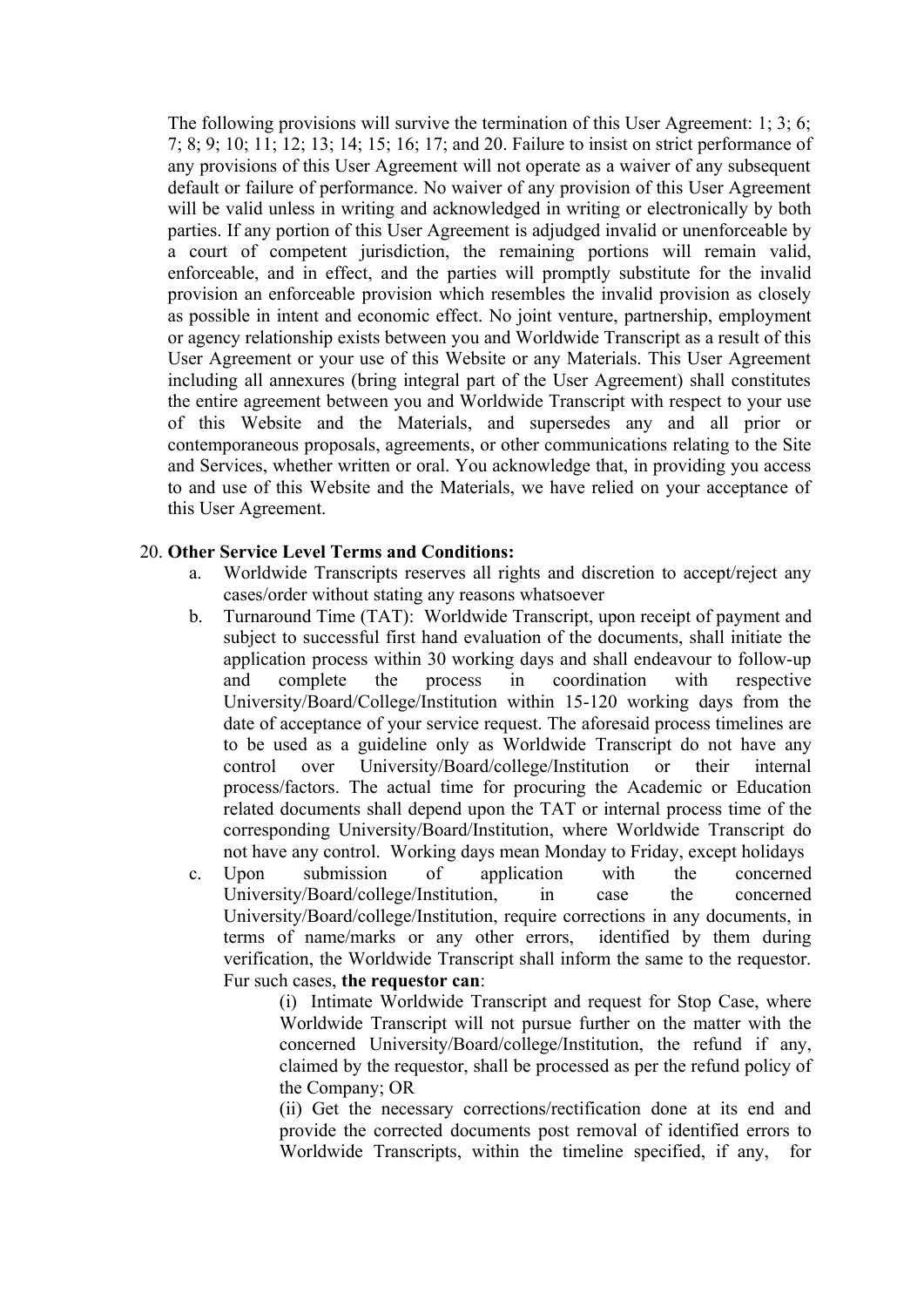onward submission with the concerned University/Board/college/Institution, OR

(iii) Request Worldwide Transcript to initiate for getting the said corrections/rectification of documents. The said service request shall be treated as a new Service Request, and will be provided at the sole discretion of Worldwide Transcript subject to payment of additional charges. The said additional charges may comprise of the service fees of Worldwide Transcript and the fees required to be paid to the concerned University/Board/college/Institution, if any.

- d. Delay in the application process: In case Incomplete / inadequate information (Insufficient information) is provided or if any document is missing, for such cases, you will be contacted via mail / call. Worldwide Transcript shall endeavour to undertake 3 attempts of follow-up/reminders and in case it did not receive the required documents/ details within 180 days or 6 calendar months, whichever is earlier, from the date of the aforesaid third attempt, the case will be treated as closed and no refund will be made.
- e. The cases once closed on account of delay in receiving the required documents/details, can be re-initiated with submission of required information and details and subject to payment of 25% of the case value in terms of extra processing fee.
- f. Delays in Response from Universities /Board/ Institutions (Delay in Source): The actual time for procuring the Academic or Education related documents shall depend upon the TAT or internal process time of the corresponding University/Board/Institution, where Worldwide Transcript do not have any control. There could be delays in the response from the source institutions for example delay on account of internal issues with the said institutions, closed for the summer/ election holidays or other holidays, strikes, natural calamity or other force majeure conditions etc. Since these delays are beyond control of Worldwide Transcript, it will have to rely on the timelines and information provided to it by the respective institutions and its officials and is not responsible or liable in any way whatsoever, for the delays or consequent hardship or losses, if any, caused to you on account of the said delay.
- g. In case after an application has been submitted to the university/Board/Institutions and the same is kept by the respective university/Board/Institutions on hold due to lack of information/document or on account of incomplete/wrong documents or for any other reason attributable to you, in such cases Worldwide Transcript shall treat such cases as automatically closed after 180 days or 6 calendar months, whichever is earlier, from the date of the last communication done. No refunds shall be applicable in such cases.
- h. In case your documents are found fake/in genuine/made up, by university verification department, Worldwide Transcript shall forfeit the complete application amount and shall at its discretion initiate for necessary legal action against you, including but not limited to claiming damages, if any, filing/registration of complaints with the concerned authority etc.
- i. Your Academic or Education related documents report/document will be released subject to the policy of the respective Universities /Schools/ Board/Educational Institutes or source institution as such Worldwide Transcripts shall not liable or held responsible for accuracy or completeness or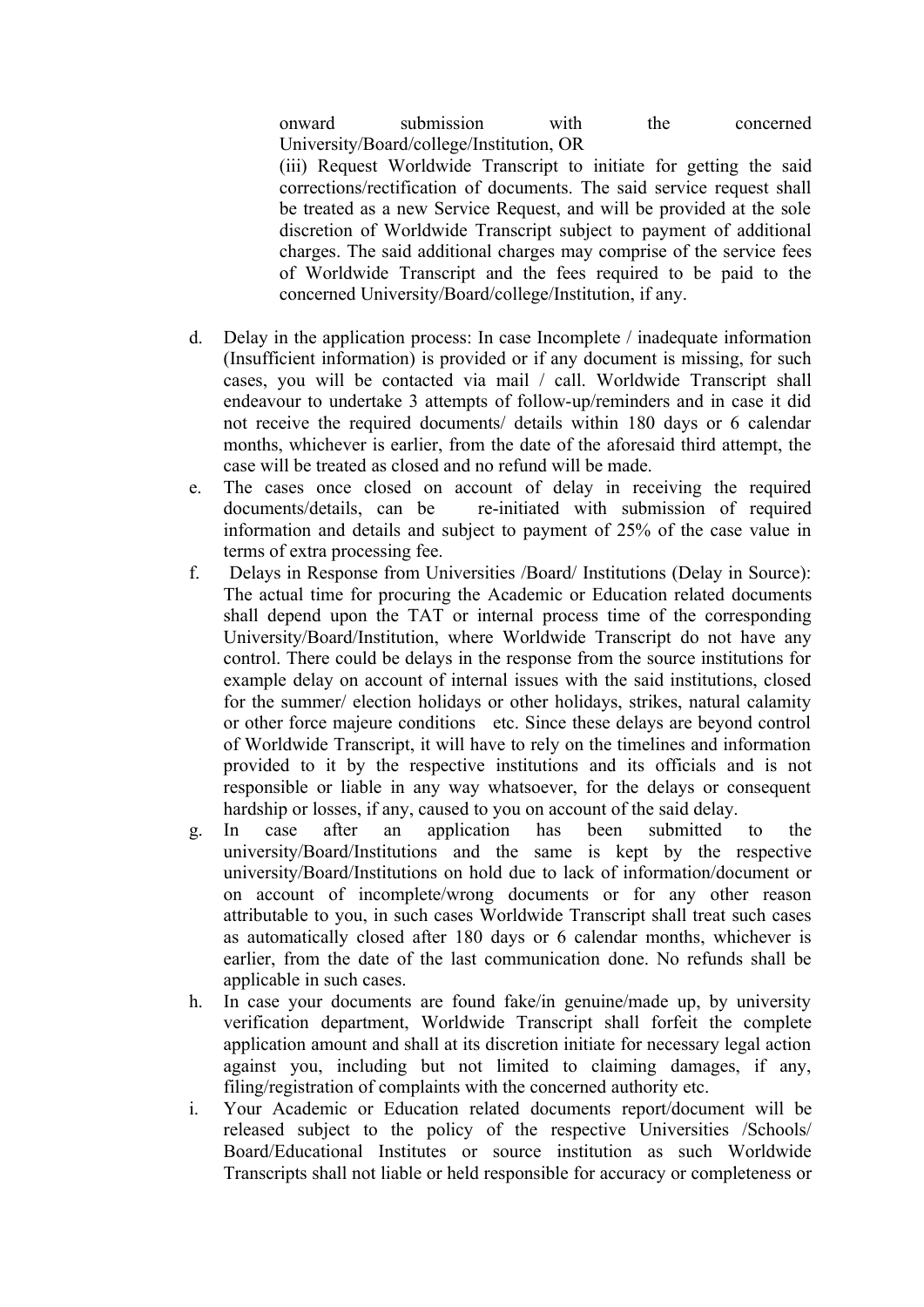suitability or conclusiveness of the information or output provided by the said institutions.

- j. Worldwide Transcript will not be responsible for any loss or damage of documents/mark-sheets/transcripts due to any mistakes by university/corresponding Institution. Reprocessing of application for such cases will require re-payment of service charges and university fees and all applicable charges.
- k. Once the documents have been dispatched by the University/Board/Institutions, Worldwide Transcript shall endeavour to obtain the proof of dispatch details from the respective University/Board/Institution or their shipment partners, if any, and only upon receipt of the same, shall share with you. Worldwide Transcript will not be in any case responsible for any postal error/loss of document in transit, misplaced/damaged courier/accidents/thefts/natural calamity etc.
- l. Worldwide Transcript only facilitates you for making application and meeting out the corresponding documentation on your behalf for getting your Academic or Education related documents from the corresponding Universities/Board/Institutions and arranging the same to be shipped to your requested addressee/corresponding office as desired in the service request, subject to the process of corresponding University/Board/Institution. Under no circumstances, Worldwide Transcript shall be held responsible for rejections if any, by the addressee/corresponding office for whatsoever reason.
- m. Worldwide Transcript as a process shall shred the hard copies or erase the soft copies of all documents that were submitted by you while ordering the case, after 1 (one) month of closure of the case.

Date Last Updated: 24.03.2022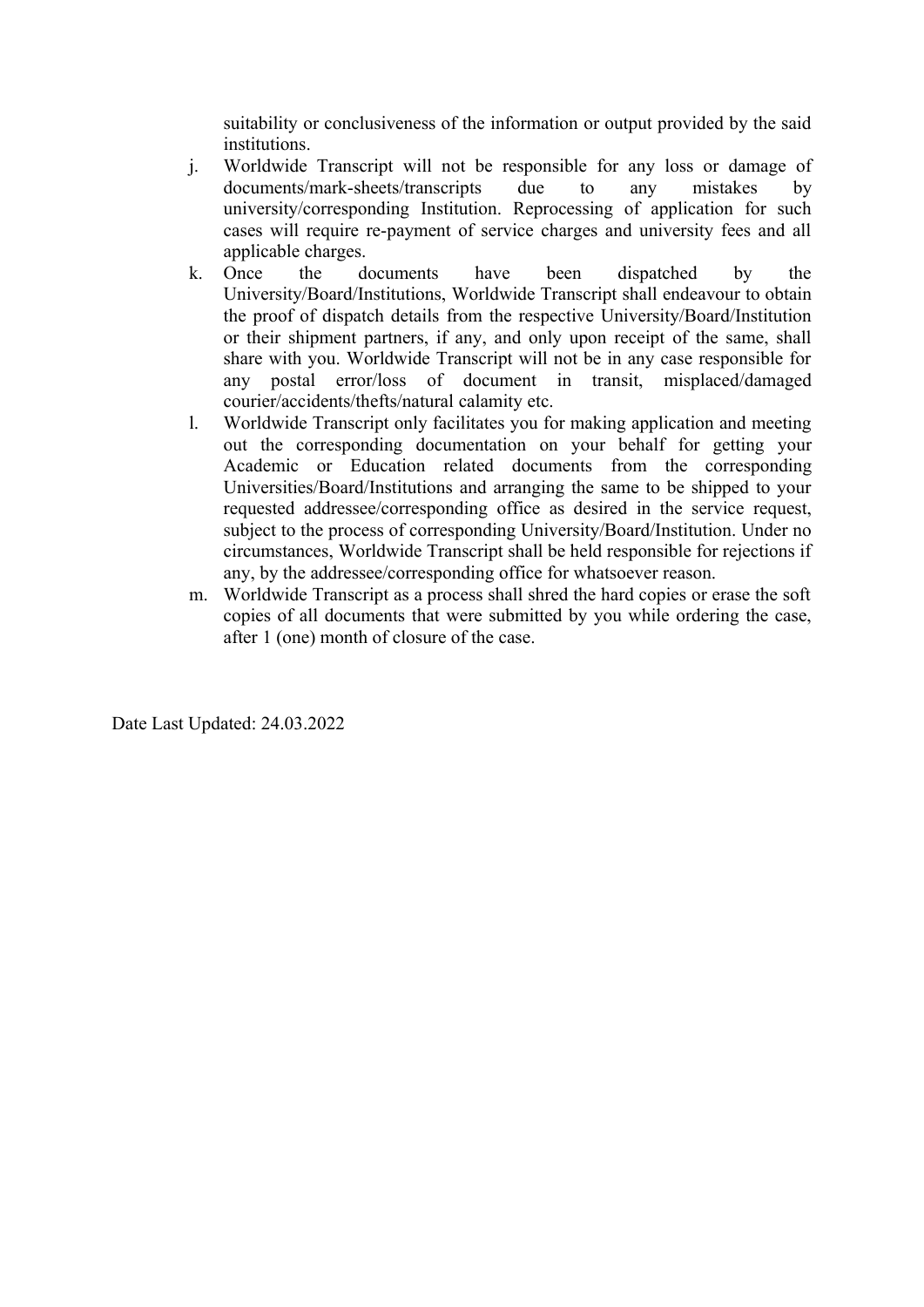# **Annexure –1: Format of Authorisation Letter**

Date:

**\_\_\_\_\_\_\_\_\_\_\_\_\_\_\_\_\_\_\_\_\_\_.**

To

1. Gravity Integrates Private Limited Besides Kailash Kanta Clinic, Shiv Mandir Lane, Ward NO 28, Sec-1, Avanti vihar, Raipur-492006, Chattisgarh

# 2. **TO ALL TO WHOM THESE PRESENTS SHALL COME**

**Sub: Appointment and Authorization to Gravity Integrates Private Limited to act as a lawful attorney for procuring xxxxxxxxxxxx of academic qualifications from xxxxxxxxxxxxxxxxxxxxxxx (full name of the university)**

I, < **Name >, Son/Daughter of Mr. \_\_\_\_\_\_\_\_\_\_\_\_\_\_\_\_\_\_\_\_, residing at**

WHEREAS I have applied for xxxxxxxxxxx(Permanent Resident/Work/Study Visa or other, mention the purpose) and in connection therewith, have to arrange xxxxxxxxxxxxxxxxx(state the document like transcript, duplicate mark sheet, duplicate/original degree certificate, mode of instructions etc) of my academic qualifications (which all qualificaions) from xxxxxxxxxxxxxxxxx (name of the university).

AND WHEREAS I am unable to visit the said University and complete the necessary application and other formalities/documentation in this regard.

I, therefore appoint and authorize Gravity Integrates Private Limited, and its employees, directors, shareholders, associates partners and all the person, entities, organization and person acting on its behalf (collectively referred to as Gravity Representatives and Partners), to apply and procure transcripts for other documents, pls specify of my academic qualifications from the aforesaid university/Board/Institution.

I also authorize Gravity Representatives and Partners to do, execute the following acts deeds and things In my name, on my behalf and for me for obtaining the transcripts ( for other documents, pls specify) of my academic qualifications, namely:

1) To make/submit the application form and represent me before the said university from time to time

2) To sign on my behalf, the necessary forms, applications, documents and other writings as may require from time to time;

3) To pay necessary fees, charges and other payments to the university as may be required for the aforesaid purpose;

4) To receive the transcripts( for other documents, pls specify) on my behalf from the said university; and

5) To do all other acts and things as may be required to be done for procuring the transcripts (for other documents, pls specify) of my academic qualification, as I would do if personally present.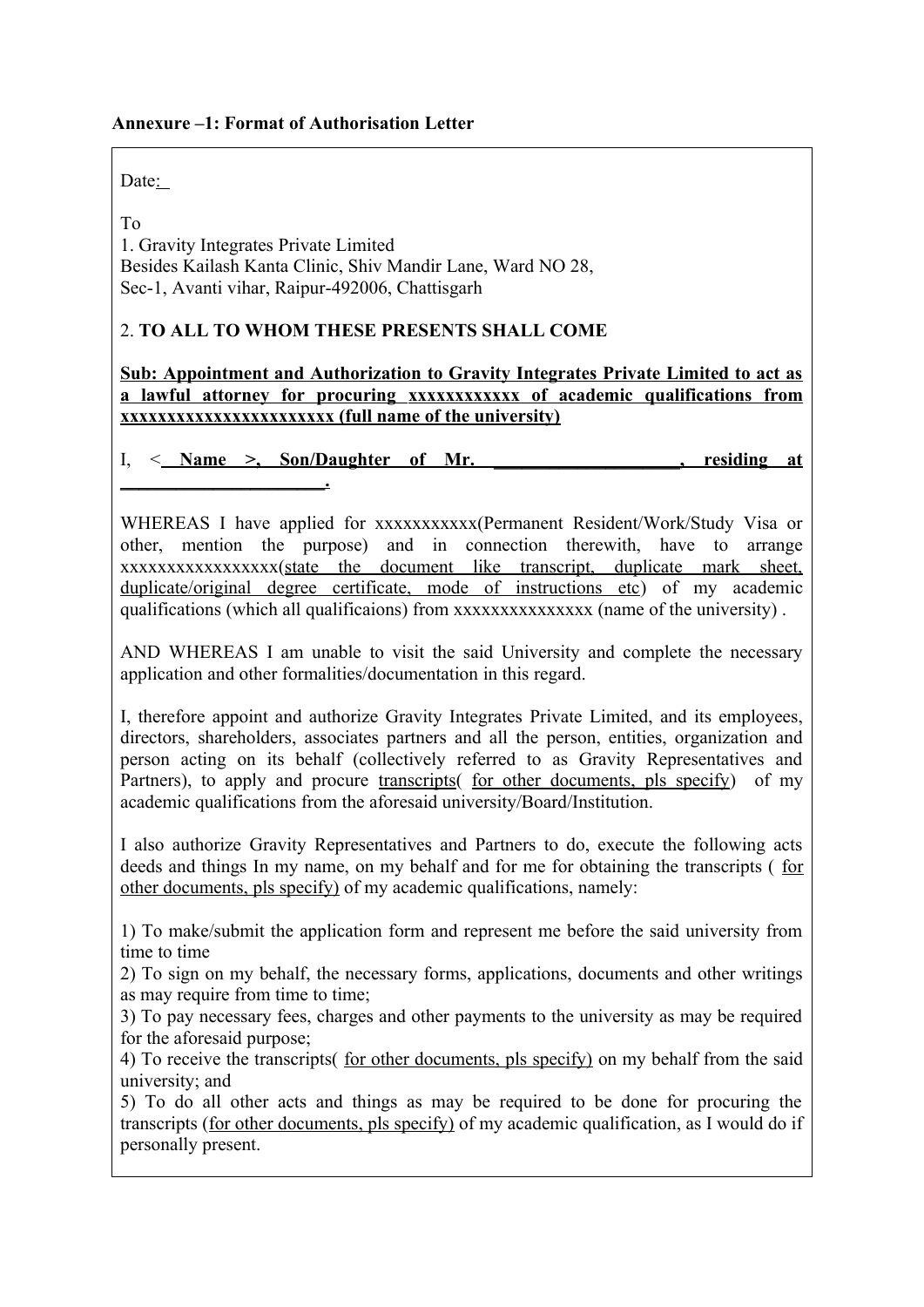I understand and agree that Gravity Representatives and Partners are relying on the timelines and information provided to it by the university/Board/Institution and its officials and is not responsible or liable for the delays, accuracy or completeness or conclusiveness of the information provided to it by the university/Board/Institution;

I hereby confirm that I will not hold Gravity Representatives and Partners, liable or claim in any manner whatsoever from Gravity Representatives and Partners for any direct or indirect loss/damage, whether financial or non-financial incurred by me directly or indirectly, due to or in connection with the application for procuring transcripts of my academic qualifications.

That I have read, understood and consent to these statements listed above also confirm that the information/details provided in terms of the candidate declaration/information in www.worldwidetranscripts.com are true and correct to the best of my knowledge. Nothing has been concealed.

I agree to provide all additional information/documents which may be required in connection with the requested services.

Name

Current Address

Signature  $\Box$ 

ID (PASSPORT COPY):

 $\mathcal{L}_\text{max}$  and  $\mathcal{L}_\text{max}$  and  $\mathcal{L}_\text{max}$  and  $\mathcal{L}_\text{max}$  and  $\mathcal{L}_\text{max}$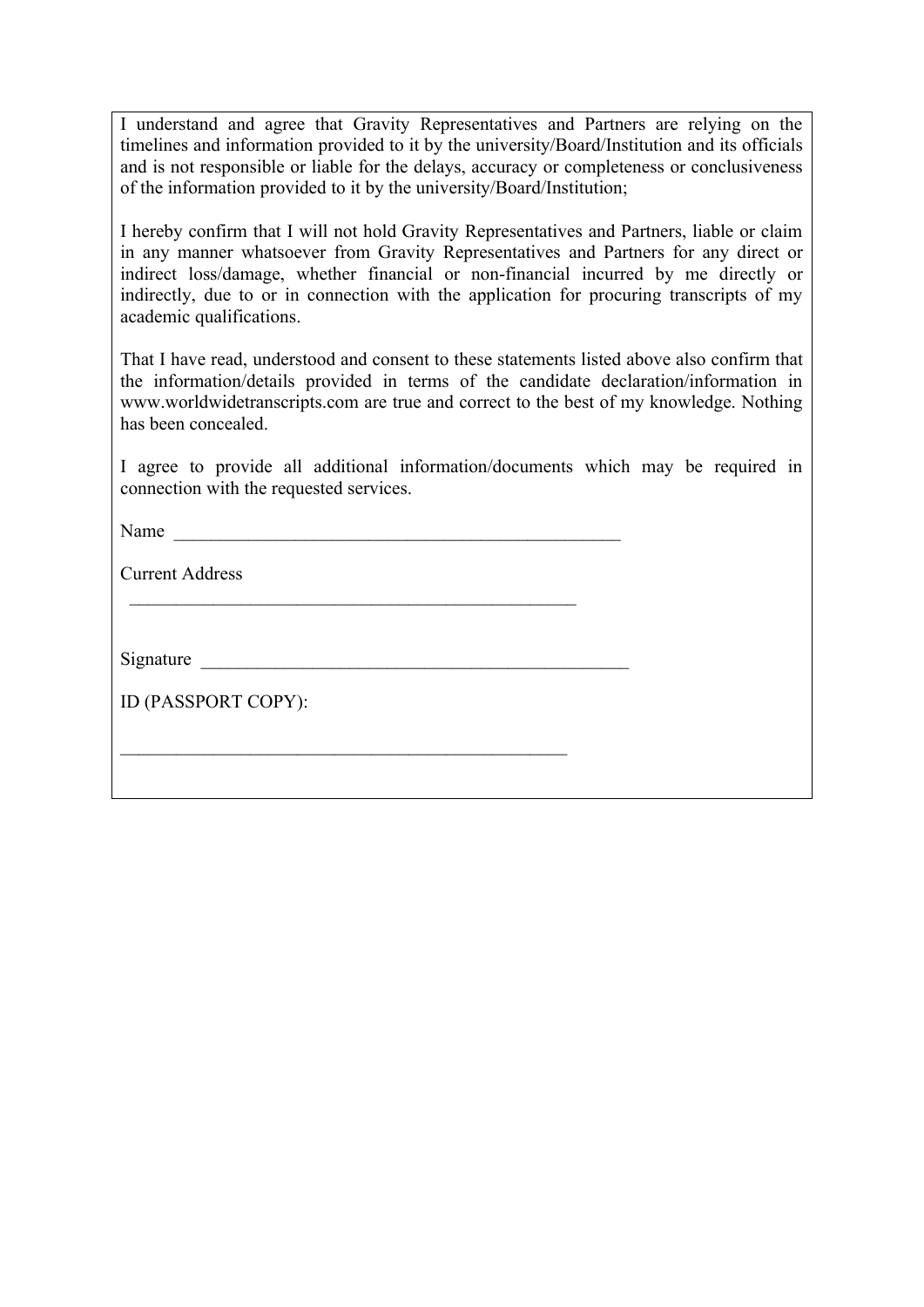### **Annexure 2:**

# CANDIDATE DECLARATION FORM

# PDF FORMAT WITH CLEAR SCANNED COPY OF ALL DOCUMENTS (1 SET ATTESTED 1 NON ATTESTED BY CANDIDATE)

- 1. Full Name of Applicant
- 2. Registration No.
- 3. Enrollment No.
- 4. Roll No
- 5. Fathers Full Name (As provided during enrollment)
- 6. Mothers Full Name (As provided during enrollment)
- 7. Passport Size Photo
- 8. WES Reference Number
- 9. Category- GEN/SC/ST
- 10. DOB
- 11. Email ID
- 12. Indian Address
- 13. Indian Contact Number
- 14. Degree Certificate, All Semester Marks Card, Consolidated Marklist
- 15. ID Proof/Passport/AADHAR Card-Self Attested

I, [Mr./Ms./Mrs]. [Name] [S/o / D/o] [Mr]. [Father Name], R/o [ROC Address] do here by Solemnly affirms and declares that all information and particulars furnished here by me are true and correct to the best of my knowledge.

### SIGNATURE OF APPLICANT

Note: The information/documents collected in terms of this Candidate Declaration Form are indicative and based on past experience of Worldwide Transcript. Worldwide Transcript may seek additional details/documents from the requested, basis any further requirements or queries from the specific Board/University/College/Institutions.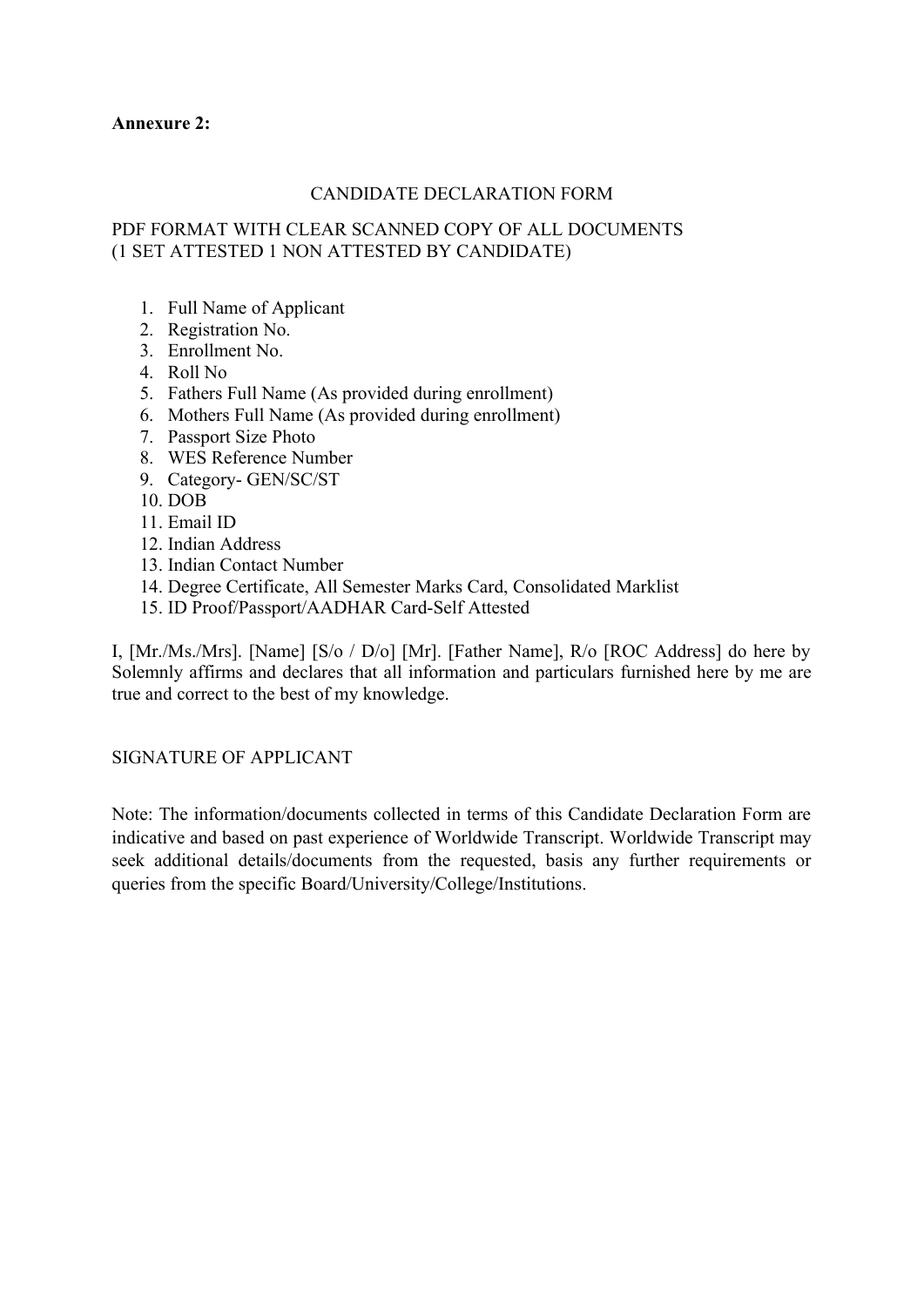# **Annexure 3:**

# **Refund Policy:**

| S.No.          | <b>Scenarios for claiming refund</b>                                                                                                                                                                                                                                                                                                                                                                    | <b>Eligible Refund</b>                                                                                                                                                                                                                       |
|----------------|---------------------------------------------------------------------------------------------------------------------------------------------------------------------------------------------------------------------------------------------------------------------------------------------------------------------------------------------------------------------------------------------------------|----------------------------------------------------------------------------------------------------------------------------------------------------------------------------------------------------------------------------------------------|
|                |                                                                                                                                                                                                                                                                                                                                                                                                         | <b>Amount/Deduction %</b>                                                                                                                                                                                                                    |
| $\mathbf{1}$   | Client request for cancellation of order within<br>10 working days of placing order, provided that<br>no application has been filed by Worldwide<br>the<br>Transcript<br>with<br>concerned<br>Board/University/College/Institutions, by then.                                                                                                                                                           | Refund<br>shall<br>be<br>computed<br>after<br>deduction of 10% of the amount<br>received towards service charges, for<br>processing cost.                                                                                                    |
| $\overline{2}$ | If the concerned college/university/institution is<br>found to be shut down operations or does not<br>exist or do not issue the particular Academic or<br>Education related documents as sought by the<br>requestor, for any reason whatsoever, and upon<br>getting a written communication to this effect,<br>from Worldwide Transcript the requestor asking<br>for refund                             | Applicable for a refund of 75% of the<br>Processing<br>Full<br>refund<br>cost,<br>οf<br>University Charges (if unpaid) and Full<br>refund of Shipping Charges                                                                                |
| $\overline{3}$ | After filing of application with concerned<br>Board/University/College/Institutions<br><b>or</b><br>$\circ$ f<br>additional<br>information<br>submission<br><sub>or</sub><br>documents, as sought from time to time, delay<br>in closure of case/order beyond 120 days from<br>the date of placing order.                                                                                               | Applicable for a refund of 25% of the<br>Processing Cost. Full refund of Shipping<br>Charges.<br>The fees and extra cost( if any) paid to<br>theconcerned<br>Board/University/College/Institutions<br>will not be refunded. Refer Clause 20C |
| 4              | In<br>the<br>concerned<br>case<br>University/Board/college/Institution,<br>require<br>corrections in any documents, in<br>terms of<br>name/marks or any other errors, identified by<br>during verification, the Worldwide<br>them<br>Transcript shall inform the same to the<br>requestor. In case the requestor requests for Stop<br>Case/ does not want to proceed with the case<br>and seeks refund. | Refund: NIL                                                                                                                                                                                                                                  |
| 5              | In case after an application has been filed with<br>concerned<br>Board/University/College/Institutions, it is kept<br>on hold due to lack of information or for<br>incomplete<br>providing<br><b>or</b><br>wrong<br>information/documents or for any other reason<br>attributable to the requestor                                                                                                      | Refund: NIL                                                                                                                                                                                                                                  |
| N              |                                                                                                                                                                                                                                                                                                                                                                                                         |                                                                                                                                                                                                                                              |

| E-Transcripts               | Refund: NIL                      |
|-----------------------------|----------------------------------|
| E-Transcripts + Procurement | Procurement Case Refund as per   |
|                             | above clauses. Full refund of e- |